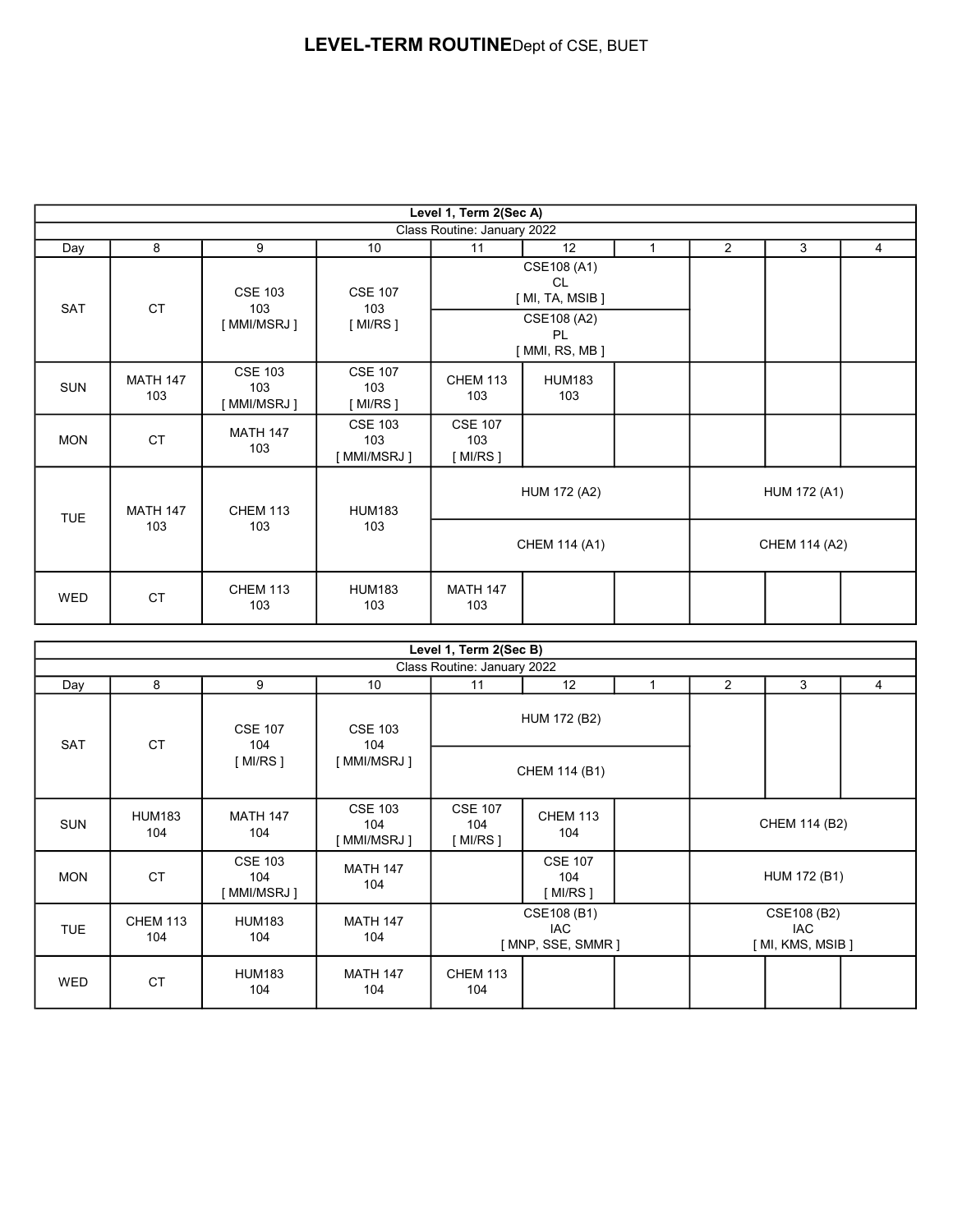|            |                             |                                                     |                                          | Level 2, Term 2 (Sec A)                      |                      |                                                |                                         |             |   |  |
|------------|-----------------------------|-----------------------------------------------------|------------------------------------------|----------------------------------------------|----------------------|------------------------------------------------|-----------------------------------------|-------------|---|--|
|            | Class Routine: January 2022 |                                                     |                                          |                                              |                      |                                                |                                         |             |   |  |
| Day        | 8                           | 9                                                   | 10                                       | 11                                           | 12                   | 1                                              | $\overline{2}$                          | 3           | 4 |  |
| <b>SAT</b> | <b>CT</b>                   | MATH247<br>108                                      | <b>EEE269</b><br>108                     | EEE270 (A1)                                  |                      |                                                |                                         |             |   |  |
| <b>SUN</b> | MATH247<br>108              | <b>CSE215</b><br>108<br>[ASMLH/AKMAR]               | <b>CSE211</b><br>108<br>[ MMA/AHR ]      | <b>EEE269</b><br>108                         |                      |                                                |                                         | EEE270 (A2) |   |  |
| <b>MON</b> | <b>CT</b>                   | <b>CSE215</b><br>108<br>[ASMLH/AKMAR]               | <b>CSE211</b><br>108<br>[MMA/AHR]        | <b>CSE207</b><br>108<br>SS/PSA ]             | MATH247<br>108       |                                                |                                         |             |   |  |
| TUE.       |                             | <b>CSE207</b><br>108<br>[SS/PSA]                    | <b>CSE215</b><br>108<br>ASMLH/AKMAR 1    | <b>CSE211</b><br>108<br>`MMA/AHR ]           | <b>EEE269</b><br>108 |                                                |                                         |             |   |  |
|            | <b>CT</b>                   | <b>CSE207</b><br>MATH247<br>108<br>108<br>`SS/PSA ] |                                          | CSE208 (A1)<br><b>VDAL</b><br>[AW, PSA, SSA] |                      |                                                | CSE216 (A1)<br>DBL<br>[ASMLH, TA, KMS ] |             |   |  |
| <b>WED</b> |                             |                                                     | CSE208 (A2)<br>PL<br>$[$ SS, RRR, TM $]$ |                                              |                      | CSE216 (A2)<br><b>IAC</b><br>[ NIT, RRD, MTH ] |                                         |             |   |  |

| Level 2, Term 2 (Sec B) |                                   |                                       |                                       |                                                 |                                  |  |                                               |   |   |  |  |
|-------------------------|-----------------------------------|---------------------------------------|---------------------------------------|-------------------------------------------------|----------------------------------|--|-----------------------------------------------|---|---|--|--|
|                         | Class Routine: January 2022       |                                       |                                       |                                                 |                                  |  |                                               |   |   |  |  |
| Day                     | 8                                 | 9                                     | 10                                    | 11                                              | 12                               |  | $\overline{2}$                                | 3 | 4 |  |  |
| SAT                     | <b>CT</b>                         | <b>EEE269</b><br>109                  | MATH247<br>109                        |                                                 |                                  |  |                                               |   |   |  |  |
| <b>SUN</b>              | <b>EEE269</b><br>109              | MATH247<br>109                        | <b>CSE215</b><br>109<br>[ASMLH/AKMAR] | <b>CSE211</b><br>109<br>[ MMA/AHR ]             | <b>EEE269</b><br>109             |  |                                               |   |   |  |  |
| <b>MON</b>              | <b>CT</b>                         | MATH247<br>109                        | <b>CSE215</b><br>109<br>[ASMLH/AKMAR] | <b>CSE211</b><br>109<br>MMA/AHR 1               | <b>CSE207</b><br>109<br>[SS/PSA] |  | EEE270 (B1)                                   |   |   |  |  |
| <b>TUE</b>              | <b>CSE207</b><br>109<br>`SS/PSA ] | <b>CSE215</b><br>109<br>[ASMLH/AKMAR] | <b>CSE211</b><br>109<br>[ MMA/AHR ]   |                                                 |                                  |  | EEE270 (B2)                                   |   |   |  |  |
|                         | <b>CT</b>                         | <b>CSE207</b><br>109<br>SS/PSA 1      | MATH247<br>109                        | CSE216 (B1)<br><b>DBL</b><br>[ASMLH, TA, KMS ]  |                                  |  | CSE208 (B1)<br><b>VDAL</b><br>[AW, PSA, SSA ] |   |   |  |  |
| <b>WED</b>              |                                   |                                       |                                       | CSE216 (B2)<br><b>IAC</b><br>[ RRD, MTH, SSMA ] |                                  |  | CSE208 (B2)<br><b>PL</b><br>SS, AHR, SMMR ]   |   |   |  |  |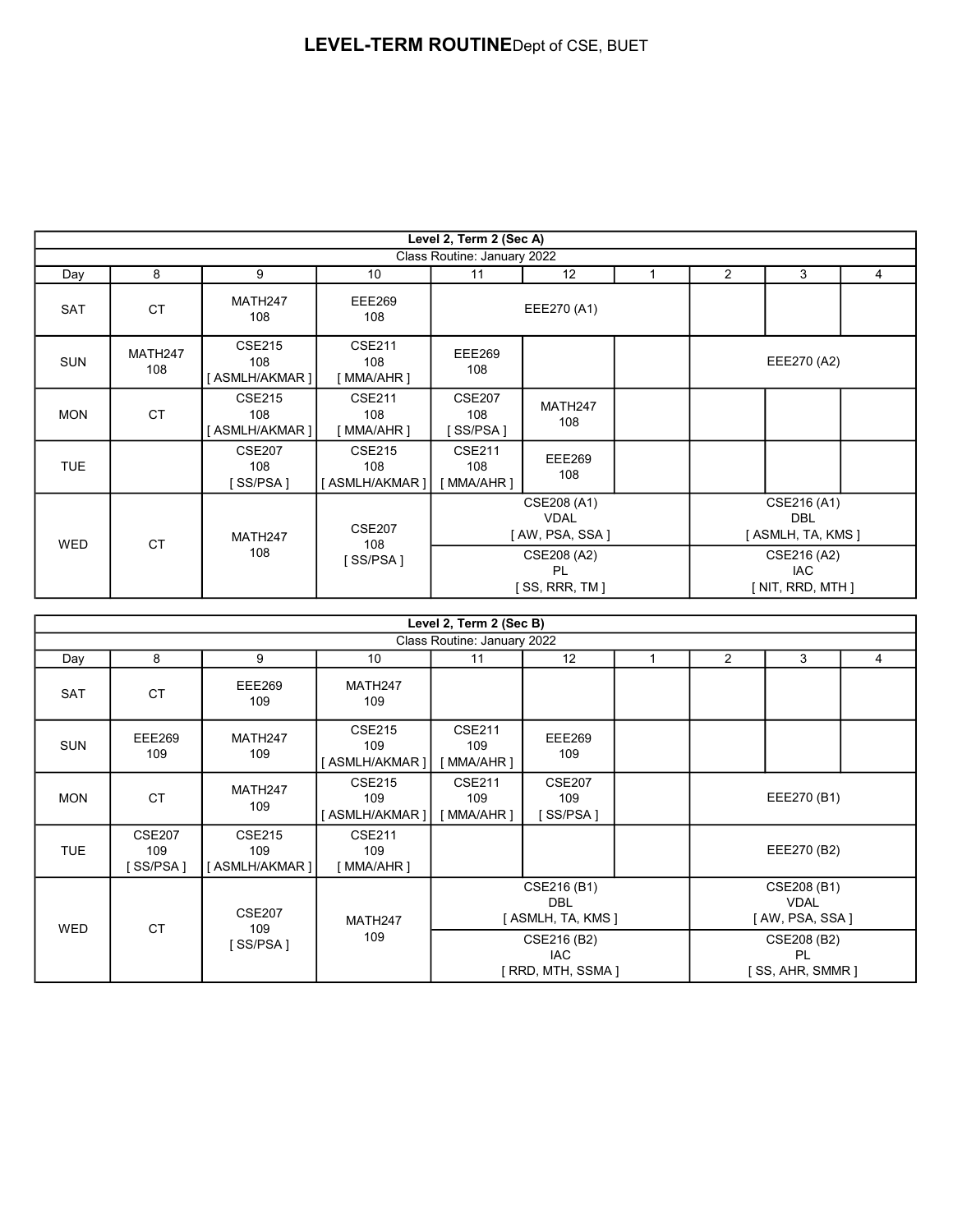|            |                                   |                                   |                                  | Level 3, Term 1 (Sec A)                      |                                                     |  |                                                 |                                            |   |  |
|------------|-----------------------------------|-----------------------------------|----------------------------------|----------------------------------------------|-----------------------------------------------------|--|-------------------------------------------------|--------------------------------------------|---|--|
|            |                                   |                                   |                                  | Class Routine: January 2022                  |                                                     |  |                                                 |                                            |   |  |
| Day        | 8                                 | 9                                 | 10                               | 11                                           | 12                                                  |  | $\overline{2}$                                  | 3                                          | 4 |  |
| <b>SAT</b> | <b>CT</b>                         | <b>CSE305</b><br>205<br>MB/HT 1   | <b>CSE315</b><br>205<br>TM/MMM 1 | <b>CSE307</b><br>205<br>[ MMAK/AI ]          | <b>CSE311</b><br>205<br>[ MDMI/MNP ]                |  |                                                 |                                            |   |  |
| <b>SUN</b> | <b>CSE309</b><br>205<br>[KMS/SSA] | CSE311<br>205<br>[ MDMI/MNP ]     | CSE315<br>205<br>[ TM/MMM ]      | CSE316 (A1)<br>IL<br>[ MSIB, TM, MMM ]       |                                                     |  | CSE316 (A2)<br>[ MSIB, TM, MMM ]                |                                            |   |  |
| <b>MON</b> | <b>CT</b>                         | <b>CSE307</b><br>205<br>MMAK/AI 1 | <b>CSE305</b><br>205<br>MB/HT 1  |                                              | CSE308 (A1/A2)<br><b>WNL</b><br>[ MMAK, TMTA, SSE ] |  |                                                 | CSE310 (A1/A2)<br>CL<br>[ MMA, SSA, SSMA ] |   |  |
| TUE.       |                                   | <b>CSE305</b><br>205<br>MB/HT 1   | CSE309<br>205<br>KMS/SSA1        | CSE306 (A1/A2)<br><b>DL</b><br>[MB, RRR, HT] |                                                     |  | CSE300 (A1/A2)<br><b>WNL</b><br>[ MSB, AW, TA ] |                                            |   |  |
| <b>WED</b> | <b>CT</b>                         | <b>CSE315</b><br>205<br>TM/MMM 1  | <b>CSE309</b><br>205<br>KMS/SSA1 | <b>CSE311</b><br>205<br>' MDMI/MNP 1         | <b>CSE307</b><br>205<br>MMAK/AI 1                   |  |                                                 |                                            |   |  |

|                             |                                    |                                   |                                     | Level 3, Term 1 (Sec B)                          |                                         |  |                                                  |                                  |  |  |
|-----------------------------|------------------------------------|-----------------------------------|-------------------------------------|--------------------------------------------------|-----------------------------------------|--|--------------------------------------------------|----------------------------------|--|--|
| Class Routine: January 2022 |                                    |                                   |                                     |                                                  |                                         |  |                                                  |                                  |  |  |
| Day                         | 8                                  | 9                                 | 10                                  | 12<br>2<br>3<br>11                               |                                         |  |                                                  | 4                                |  |  |
| <b>SAT</b>                  | <b>CT</b>                          | <b>CSE315</b><br>206<br>TM/MMM 1  | <b>CSE305</b><br>206<br>MB/HT 1     | <b>CSE311</b><br>206<br>' MDMI/MNP 1             | <b>CSE307</b><br>206<br>[ MMAK/AI ]     |  |                                                  |                                  |  |  |
| <b>SUN</b>                  | <b>CSE315</b><br>206<br>[ TM/MMM ] | <b>CSE309</b><br>206<br>KMS/SSA ] | <b>CSE311</b><br>206<br>MDMI/MNP 1  | CSE300 (B1/B2)<br><b>WNL</b><br>[ MSRJ, AW, TA ] |                                         |  | CSE306 (B1/B2)<br>DL.<br>[MDSR, MB, HT]          |                                  |  |  |
| <b>MON</b>                  | <b>CT</b>                          | <b>CSE305</b><br>206<br>`MB/HT ]  | <b>CSE307</b><br>206<br>[ MMAK/AI ] |                                                  | CSE316 (B1)<br>Ш.<br>[ MDMI, AAI, MMM ] |  |                                                  | CSE316 (B2)<br>[ MSIB, SB, MMM ] |  |  |
| <b>TUE</b>                  |                                    | <b>CSE309</b><br>206<br>[KMS/SSA] | <b>CSE305</b><br>206<br>` MB/HT 1   | CSE310 (B1/B2)<br>CL<br>[ KMS, SSA, SSMA ]       |                                         |  | CSE308 (B1/B2)<br><b>DBL</b><br>MMAK, MNP, RRD 1 |                                  |  |  |
| <b>WED</b>                  | <b>CT</b>                          | <b>CSE309</b><br>206<br>KMS/SSA1  | CSE315<br>206<br>TM/MMM 1           | <b>CSE307</b><br>206<br>MMAK/AI ]                | <b>CSE311</b><br>206<br>MDMI/MNP 1      |  |                                                  |                                  |  |  |